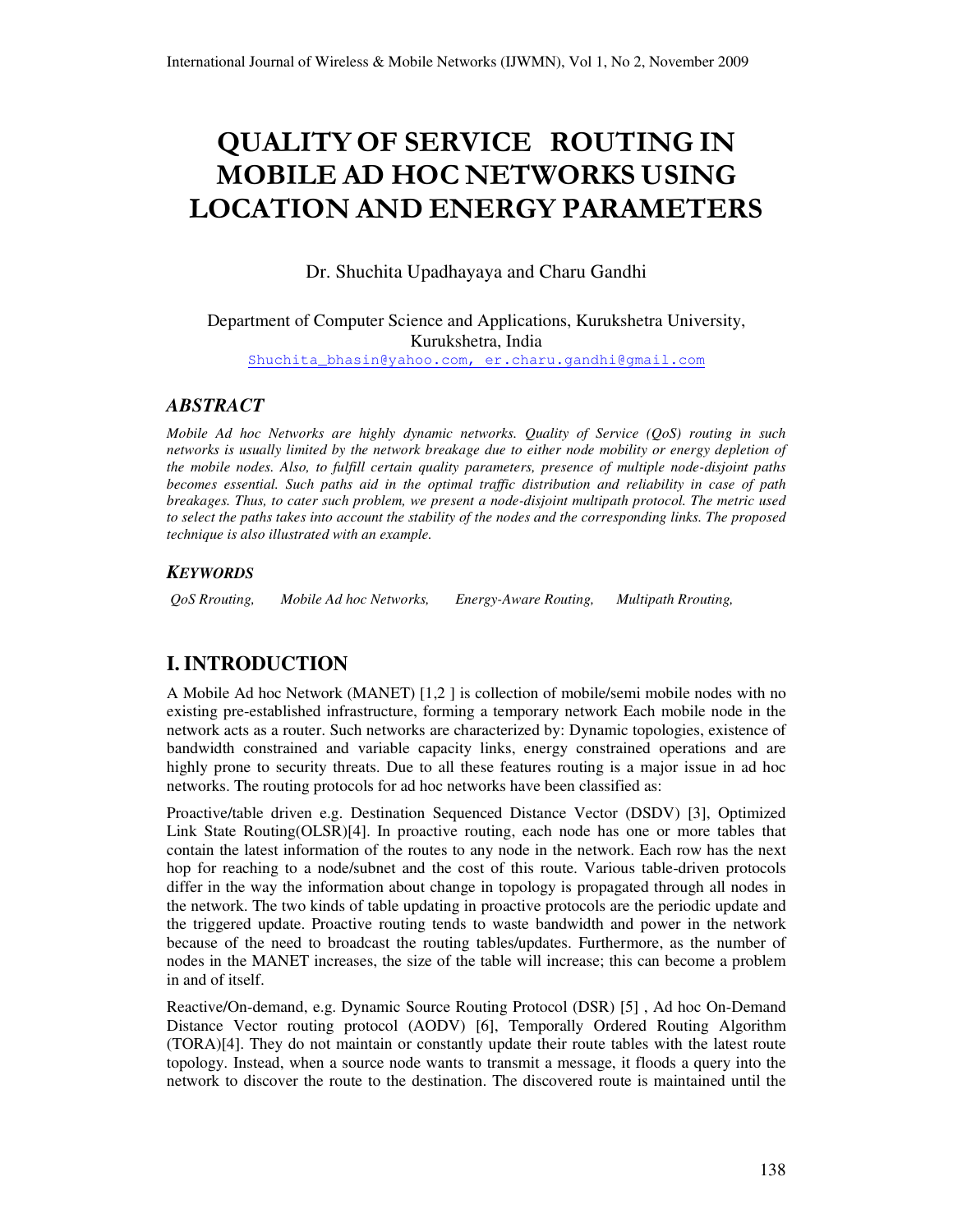destination node becomes inaccessible or until the route is no longer desired. The protocols in this class differ in handling cache routes and in the way route discoveries and route replies are handled. Reactive protocols are generally considered efficient when the route discovery is employed rather infrequently in comparison to the data transfer. Although the network topology changes dynamically, the network traffic caused by the route discovery step is low compared to the total communication bandwidth.

Hybrid, e.g. Zone Routing Protocol (ZRP) [7], Hybrid Ad hoc Routing Protocol (HARP) [23].. Both the proactive and reactive protocols work well for networks with a small number of nodes. As the number of nodes increases, hybrid reactive/proactive protocols are used to achieve higher performance. Hybrid protocols attempt to assimilate the advantages of purely proactive and reactive protocols. The key idea is to use a reactive routing procedure at the global network level while employing a proactive routing procedure in a node's local neighborhood.

Quality of Service (QoS) based routing is defined in RFC 2386 [8] as a "Routing mechanism under which paths for flows are determined based on some knowledge of resource availability in the network as well as the QoS requirement of flows." The main objectives of QoS based routing are[8]:Dynamic determination of feasible paths for accommodating the QoS of the given flow under policy constraints such as path cost, provider selection etc, optimal utilization of resources for improving total network throughput and graceful performance degradation during overload conditions giving better throughput. QoS routing strategies are classified as source routing, distributed routing and hierarchical routing [9]. QoS based routing becomes challenging in MANETs, as nodes should keep an up-to-date information about link status. Also, due to the dynamic nature of MANETs, maintaining the precise link state information is very difficult. Finally, the reserved resource may not be guaranteed because of the mobilitycaused path breakage or power depletion of the mobile hosts. QoS routing should rapidly find a feasible new route to recover the service. Our motive in this paper is to design a routing technique, which considers all three above problems together. We define a metric that attempts to maintain a balance between mobility and energy constraints in MANETs.

# **2. RELATED WORKS**

In the recent period lot of research has been done in QOS based, multi-path and node disjoint routing. Lately, the upcoming concern is the energy issues in mobile ad hoc networks (MANETs) The recent studies extensively focused on the multipath discovering extension of the on- demand routing protocols in order to alleviate single-path problems like AODV[6 ] and DSR[5], such as high route discovery latency, frequent route discovery attempts and possible improvement of data transfer throughput. The AODVM (AODV Multipath) AOMDV[10], is a multipath extension to AODV. These provide link-disjoint and loop free paths in AODV. Cross-layered multipath AODV (CM-AODV) [11], selects multiple routes on demand based on the signal-to-interference plus noise ratio (SINR) measured at the physical layer. The Multipath Source Routing (MSR) protocol [12] is a multipath extension to DSR uses weighted round robin packet distribution to improve the delay and throughput. (Split Multipath Routing) [13] is another DSR extensions, which selects hop count limited and maximally disjoint multiple routes. Node-Disjoint Multipath Routing (NDMR) [14], provides with node-disjoint multiple paths. Other energy aware multipath protocols which give disjoint paths are Grid-based Energy Aware Node-Disjoint Multipath Routing Algorithm GEANDMRA) [15], Energy Aware Source Routing (EASR)[I6] and Energy Aware Node Disjoint multipath Routing(ENDMR)[I7]. The Lifetime-Aware Multipath Optimized Routing (LAMOR)[18] is based on the lifetime of a node which is related to its residual energy and current traffic conditions. Cost- effective Lifetime Prediction based Routing (CLPR) [19], combines cost efficient and lifetime predictions based routing. Minimum Transmission Power Routing (MTPR)[20], Power-aware Source Routing(PSR)[21].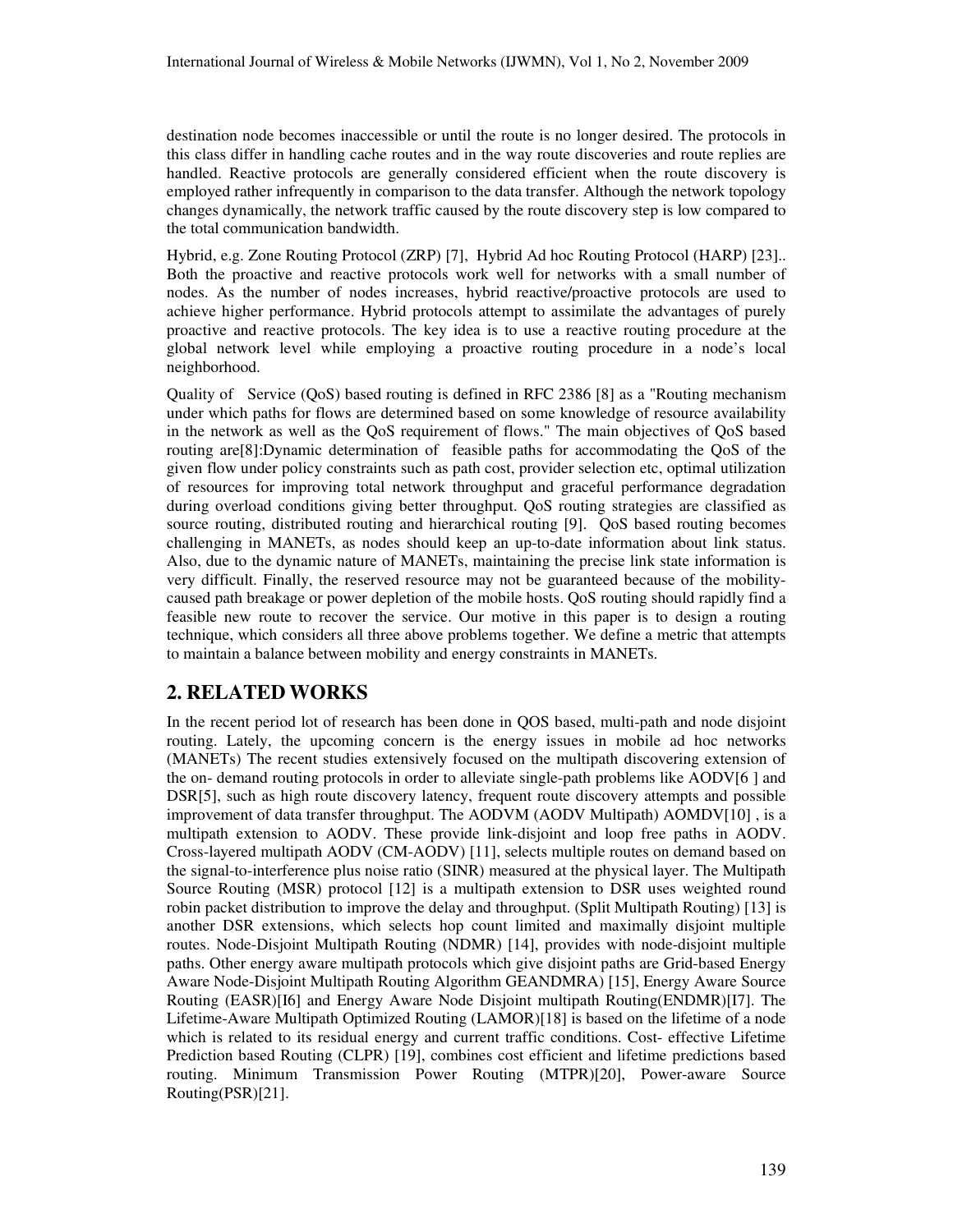#### **2.1 Dynamic Source Routing Protocol (DSR)**

The Dynamic Source Routing (DSR) [5] is a reactive unicast routing protocol that utilizes source routing algorithm. In source routing algorithm, each data packet contains complete routing information to reach its destination. In DSR each node also maintains route cache to maintain route information that it has learnt.

There are two major phases in DSR [5], the route discovery phase and the route maintenance phase. When a source node wants to send a packet, it firstly checks its route cache. If the required route is available, the source node includes the routing information inside the data packet before sending it. Otherwise, the source node initiates a route discovery operation by broadcasting route request packets. A route request packet contains addresses of both the source and the destination and a unique number to identify the request. Receiving a route request packet, a node checks its route cache. If the node doesn't have routing information for the requested destination, it appends its own address to the route record field of the route request packet. Then, the request packet is forwarded to its neighbors.

To limit the communication overhead of route request packets, a node processes route request packets that both it has not seen before and its address is not presented in the route record field. If the route request packet reaches the destination or an intermediate node has routing information to the destination, a route reply packet is generated. When the route reply packet is generated by the destination, it comprises addresses of nodes that have been traversed by the route request packet. Otherwise, the route reply packet comprises the addresses of nodes the route request packet has traversed concatenated with the route in the intermediate node's route cache.

# **3. PROBLEM ISSUE**

Nodes in Mobile Ad hoc Networks (MANETs) [1, 2] are battery driven. Thus, they suffer from limited energy level problems. Also the nodes in the network are moving, if a node moves out of the radio range of the other node, the link between them is broken. .Thus, in such an environment there are two major reasons of a link breakage:

- a) Node dying of energy exhaustion
- b) Node moving out of the radio range of its neighboring node

Hence, to achieve the route stability in MANETs, both link stability and node stability is essential.

The above mentioned techniques consider either of the two issues. Techniques in [19, 10, 13, and 20] calculate only multiple paths. Both stability issues are neglected in these. The work in [11] measures route quality in terms of SINR, which gives reliable links, but overall networks stability is not considered. Though [19] uses lifetime of a node as a generalized metric, it does not considers the mobility and energy issues which are critical to network - lifetime estimation. The protocol in [17] considers the energy issues in terms of the energy expenditure in data transmission, but the lifetime of the node and mobility factor is not discussed [7, 15, 16, 21] consider only energy metric to route the traffic.

Also, to send a packet from a source to destination many routes are possible. These routes can be either link disjoint or node-disjoint. Node disjoint protocols have an advantage that they prevent the fast energy drainage of a node which is the member of multiple link disjoint paths [14]. Hence, a technique which finds multiple node-disjoint paths considering both link and node stability has been proposed. The attempt is to find multiple node disjoint routes which consider both link stability and the node stability on their way.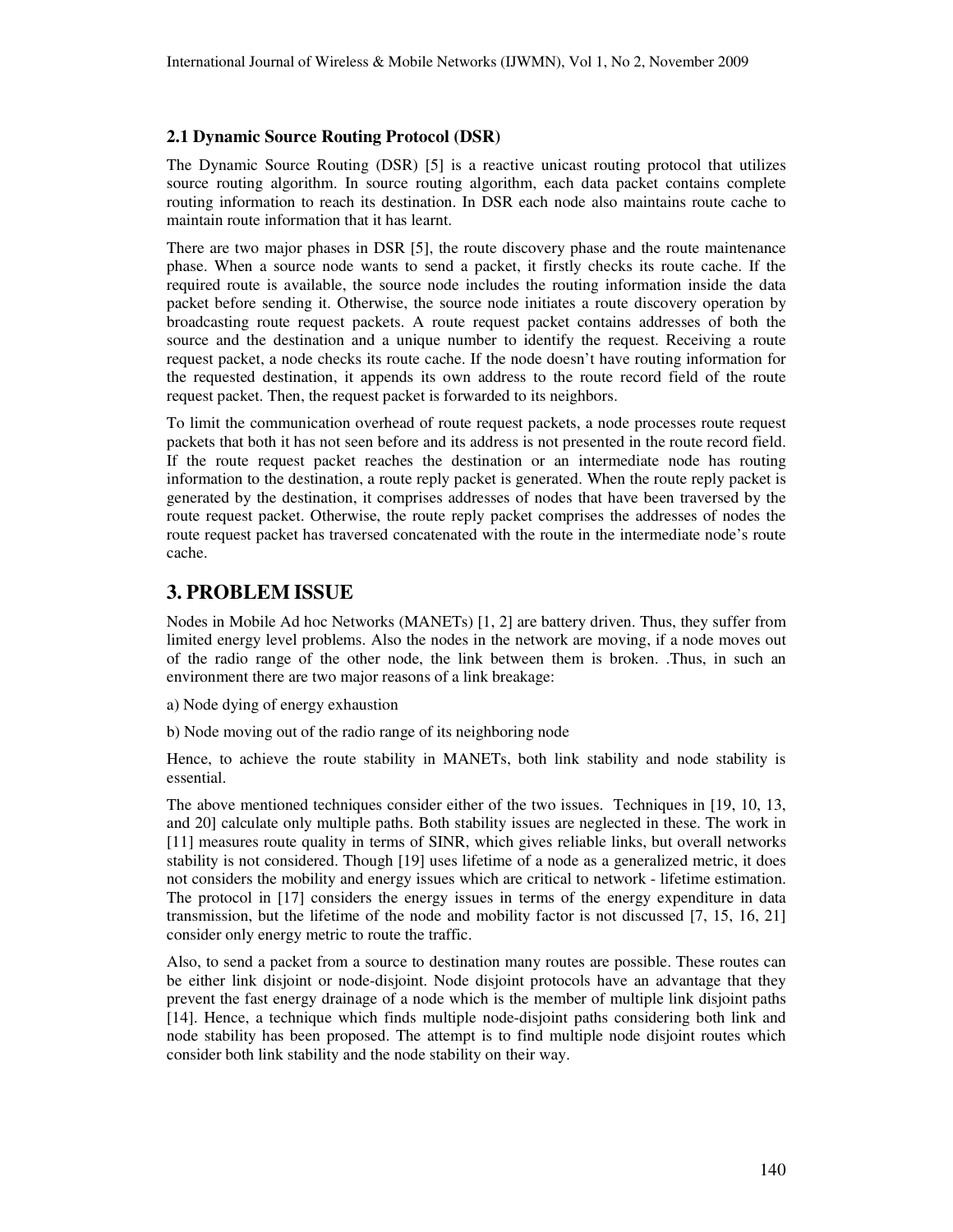# **4. METRICS USED**

To measure link and node stability together we are using two metrics, Link Expiration Time (LET) [19] and Energy Drain Rate (EDR) [22] respectively. These two metrics can be used to generate a composite metric which keeps track of the stability level of the entire path. .

**Mobility Factor**: The mobility factor Link Expiration Time (LET) was proposed in [19], by using the motion parameters (velocity, direction) of the nodes. It says that if r is the transmission distance between the two nodes, i and j,  $(x_i, y_i)$  and  $(x_j, y_j)$  be the position coordinates and  $(v_i, \theta_i)$  and  $(v_j, \theta_j)$  be the (velocity, direction) of motion of nodes. LET is defined as:

LET=-(ab+cd) + $Q/(a^2+c^2)$ ) (1) Where, Q=  $\sqrt{(a^2+c^2)} r^2$ - (ad- bc)<sup>2}</sup> and,  $a=v_i \cos\theta i - v_j \cos\theta_j$  $b = x_i - x_i$ c= v<sub>i</sub> Sinθi – vj Sinθ<sub>i</sub>  $d= y_i - y_j$ 

The motion parameters are exchanged among nodes at regular time intervals through GPS. .The above parameter suggests that if the two nodes have zero relative velocity, i,e,  $v_i = v_j$  and  $\theta_j = \theta_j$ . the link will remain forever, as, LET will be  $\infty$ .

**Energy factor**: Most of the energy based routing algorithms [10, 17, and 21], send large volume of data on the route with maximum energy levels, As a result, nodes with much higher current energy levels will be depleted of their battery power very early. The mobile node also loses some of it energy due to overhearing of the neighboring nodes. Thus, a node is losing its power over a period of time even if no data is being sent through it. Viewing all these factors a metric called Drain Rate (DR) was proposed in [22], Drain Rate of a node is defined as the rate of dissipation of energy of a node. Every node calculates its total energy consumption every T sec and estimates the DR, Actual Drain Rate is calculates by exponentially averaging the values of DR<sub>old.</sub> and DR<sub>new</sub> as follows:

 $DRi = \alpha DR_{\text{old}} + (1-\alpha)DR_{\text{new}}$  (2)

Where,  $0 < \alpha < I$ , can be selected so as to give higher priority to updated information. Thus, higher the Drain Rate, faster the node is depleted of its energy.

# **5. PROPOSED WORK: NODE DISJOINT MUL TIP A TH ROUTING CONSIDERING LINK AND NODE STABILITY (NDMLNR)**

The main aim of the proposed work is to find the multiple node disjoint routes from source to a given destination. The routes selected are such that all the links of the routes are highly stable. This will increase the lifetime of the route. Also it keeps track of the route bandwidth which can be further used by the source to select the optimal routes. From the factors Link Expiration Time (LET) [19] and Drain Rate (DR) [22] it is inferred that the Link Stability: a) Depends directly on Mobility factor

b) Depends inversely on the energy factor

Hence, Link Stability Degree (LSD) is defined as  $LSD = Mobility factor / Energy factor (3)$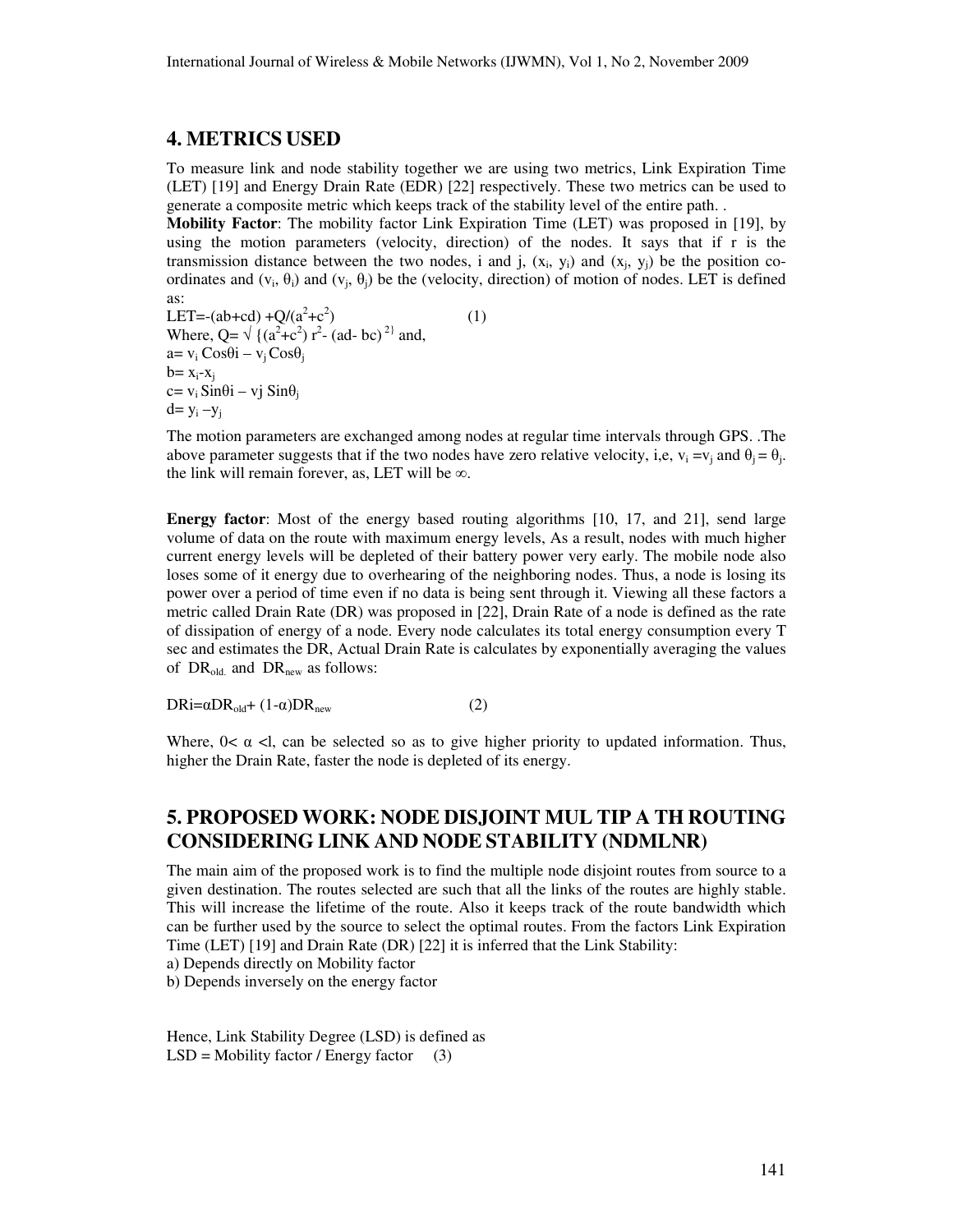It defines the degree of the stability of the link. Higher the value of LSD, higher is the stability of the link and greater is the duration of its existence. Thus, a route having all the links with LSD> LSD thr is the feasible route.

We choose the Dynamic Source Routing (DSR) [5] protocol as a candidate protocol, details of which are given in section 2. Modifications are made to the Route Request (RREQ) and Route Reply (RREP) packets to enable the discovery of link stable node disjoint paths. The proposed scheme has three phases:

I. Route Discovery

2. Route Selection

3. Route Maintenance

The various phases are described as follows:

#### **5.1 Route Discovery**

The source node when needs to send packet to some destination node, starts the route discovery procedure by sending the Route Request packet to all its neighbors .In this strategy , the source is not allowed to maintain route cache for a long time, as network conditions change very frequently in terms of position and energy levels of the nodes. Thus, when a nodes needs route to the destination, it initiates a Route Request packet, which is broadcasted to all the neighbors which satisfy the broadcasting condition.

The Route Request(RREQ) packet of the DSR [5] is extended as RREQ of the NDMLNR adding two extra fields, LSD and Bandwidth, B as shown in figure I. RREQ contains type field, source address field, destination field, unique identification number field, hop field, LSD, Bandwidth (cumulative bandwidth), Time -to-Live field and path field.

**Type (T) field**: It indicates the type of packet, **SA (Source Address) field**: It carries the source address of node. ID field: unique identification number generated by source to identify the packet. **DA (Destination Address) field**: It carries the destination address of node. **Time To Live (TTL) field**: It is used to limit the life time of packet, initially, by default it contains zero. **Hop field**: It carries the hop count; the value of hop count is incremented by one for each node through which packet passes. Initially, by default this field contains zero value. **LSD field** When packet passes through a node, its LSD value with the node from which it has received this packet is updated in the LSD field. Initially, by default this field contains zero value. **Bandwidth field** carries the cumulative bandwidth of the links through which it passes; initially, by default this field contains zero value**. Path field**: It carries the path accumulations, when packet passes through a node; its address is appended at end of this field. The fig I. shows the RREQ packet.

| Figure 1 RREQ packet |  |  |
|----------------------|--|--|
|----------------------|--|--|

|  |  |  | $\vert$ SA $\vert$ DA $\vert$ Type $\vert$ ID $\vert$ TTL $\vert$ Hops $\vert$ Bandwidth $\vert$ LSD $\vert$ Path |  |
|--|--|--|-------------------------------------------------------------------------------------------------------------------|--|
|  |  |  |                                                                                                                   |  |

The Route Reply packet (RREP) of the DSR [5] is extended as RREP of the NDMLNR adding Bandwidth field. It is sent by the destination node after selecting the node disjoint paths among the various RREQ packets reaching it.

#### **5.1.1 Route Discovery at Intermediate node**

In DSR [5], when an intermediate node receives a RREQ packet, it checks whether its own address is already listed in the path list of received RREQ packet. If its address is not found, it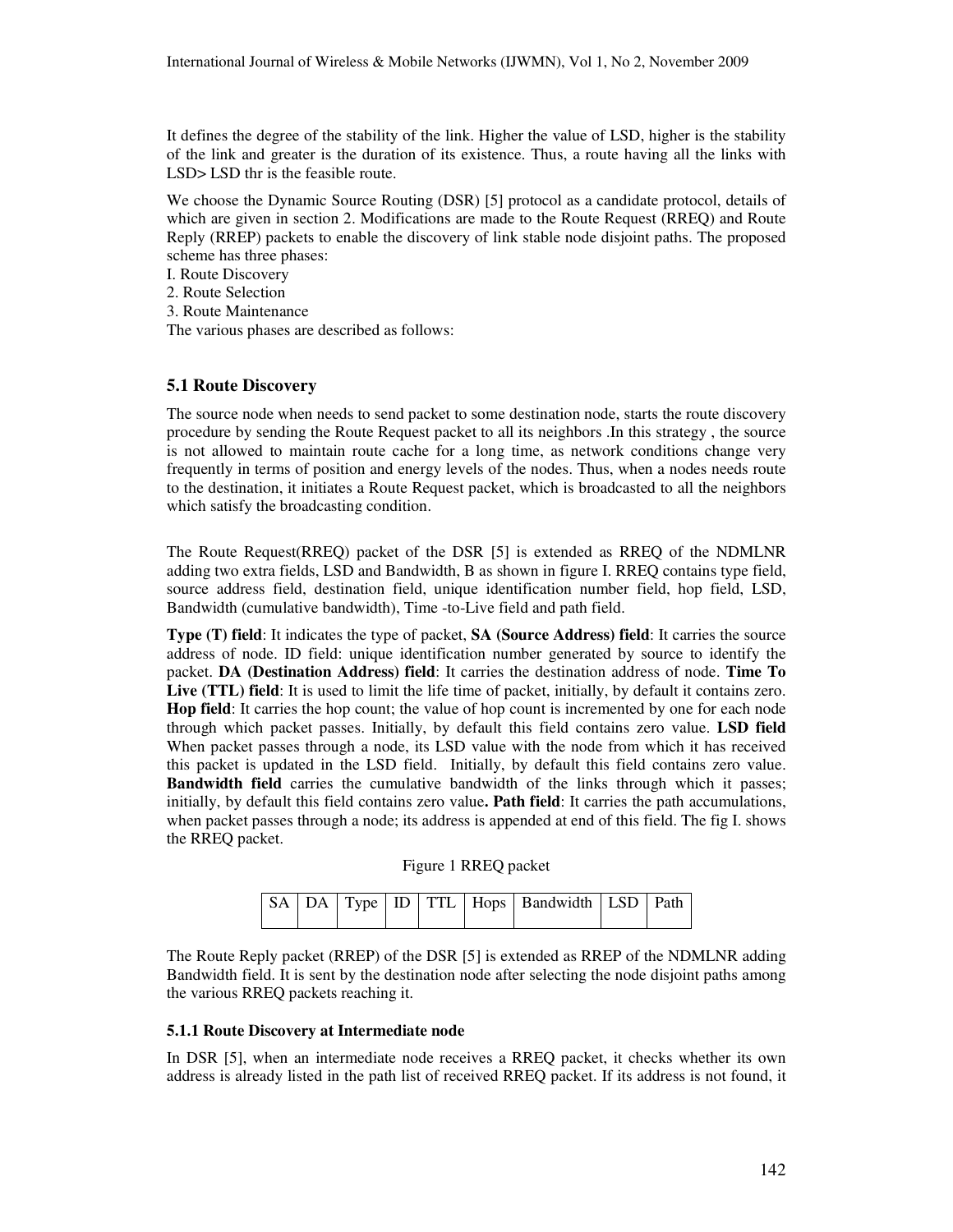appends its address to the route record of received RREQ and it is broadcasted to all its neighbors. Otherwise, the received RREQ packet will be dropped.

In the NDMLNR when an intermediate node receives a RREQ packet, it performs the following tasks:

I. Checks whether its own address is already listed in the route record of received RREQ packet. If its address is not found, it appends its address to the path list.

2**.** When an intermediate node receives a RREQ for the first time, it introduces a Wait Period, W. for the subsequent packets if any, with same identification number, traveling through different paths. It updates the value of LSD corresponding to the link on which it received the RREQ packet in the LSD field. It then checks its neighbors for QoS parameters, bandwidth here. Only those neighbors having LSD> LSD  $_{\text{thr}}$  and Link Bandwidth  $>=$  B are considered for broadcasting. Once the neighbors with required LSD are selected, node forwards packet. Later if an intermediate node receives duplicate RREQ packets with same (Source address and ID), as received from other paths, those duplicate RREQ packets will be dropped.

3. Every node maintains a Neighbor Information Table (NIT), to keep track of multiple RREQs. With following entries Source Address, Destination Address, Hops, LSD, ID and bandwidth.

Figure 2. Neighbor Information Table (NIT)

|  |  |  |  |  | SA DA ID Hops LSD Bandwidth |
|--|--|--|--|--|-----------------------------|
|--|--|--|--|--|-----------------------------|

As a RREQ reaches a node it enters its information in the NIT. It makes all the entries for the requests till Wait Period. At the end of the Wait Period, it accepts the request with the highest value in LSD field. It adds the value of the link bandwidth to the Bandwidth field of the RREQ packet. If two RREQs have same LSD values, the one with lesser value of hop count is selected. In case, hops are also same, one with higher bandwidth is selected. In the worst case, RREQ is selected on First-come-first -serve basis. This prevents loops and unnecessary flooding of RREQ packets.

4**.** None of the intermediate nodes is allowed to send RREP if it has the current route to the destination. As doing this may lead to those paths which do not fulfill current QoS requirements.

#### **5.1.2. Destination node**

In the NDMLNR, when the destination receives multiple RREQs it selects the paths with disjoint nodes. It then generates several replies and unicasts them to the source. Before that it appends its address and adds total bandwidth to each route request. Now each route reply that reaches the source contains a node-disjoint path from source to destination. Hence, source knows all the paths to the destination and their respective bandwidths. In case of two paths with one or more nodes common, the path with higher bandwidth is selected.

#### **5.2 Route Selection**

When the source node receives the RREPs from the multiple paths, it sorts the paths in the order of the increasing bandwidth. Depending on the bandwidth the source decides to use the single path, or all of the paths. In case of the multiple paths with same bandwidths, path with minimum number of hops is selected. If the paths conflict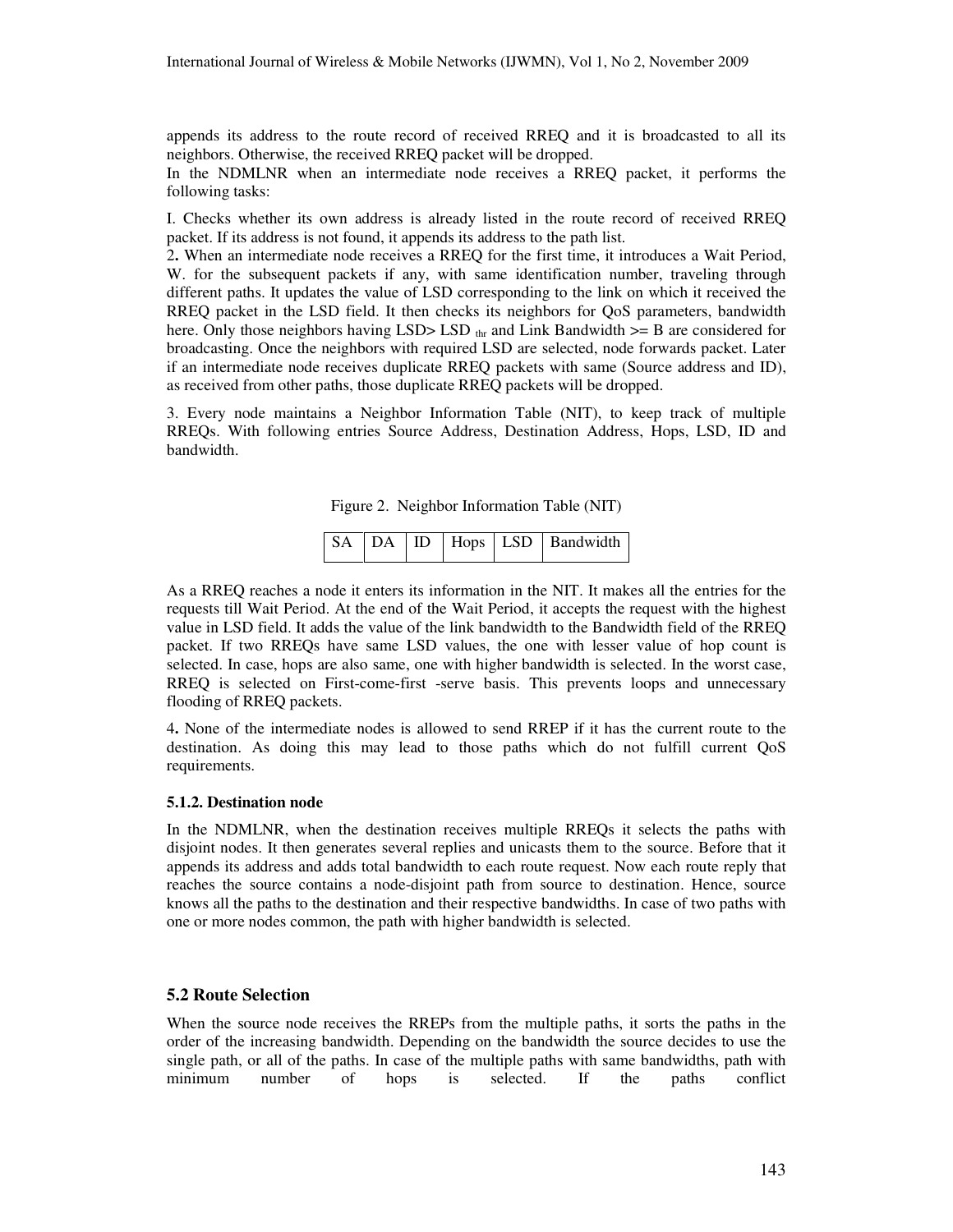on the number of hops, the source node selects the path on First-come-First-Serve basis.

#### **5.3 Route maintenance**

In case, LSD of a node falls below  $LSD<sub>thr</sub>$ , it informs its predecessor node of the node failure by sending the NODEOFF message. Once a node receives such a message, it sends the ROUTEDISABLE message to the source node. Source can then reroute the packets to the backup routes. If no backup route exists, the source then starts the route discovery procedure again. We explain this technique with a suitable example in next section.

# **6. EXAMPLE**

Let us illustrate our technique with the following example network shown in figure 3. Suppose node 1 is the source node and node 6 is the destination. Let  $LSD<sub>thr</sub>$  equals to 15. Let B equals to 5 mbps.





To send the packet, node 1 checks its neighbors (2.4.7) for their LSD value Out of these node 7 has value 9<15. So, node 1 sends the packets only to nodes 2 and 4.

Node 2 receives this packet for the first time, makes entry in its NIT for the RREQ packet as (1, 6, 1, 1, 20, 8) and starts Wait Time, 5 secs here. Node 2 now checks its neighbors, updates the path field as,1-2 and the bandwidth field to 8 and forwards RREQ to both 4 and 3.

At node 4, it may receive two RREQ packets during Wait Time. One from node 1 directly, and, the other via node 2. It has two entries in its NIT  $(1,6,1,1.20,8)$  and  $(1,6,1,2,17,13)$ . At this moment it selects the one from node 1 with higher LSD value, 20. It updates the path field of the RREQ packet as 1-4 and the bandwidth field to 7. It forwards the packet to both its neighbors, 5 and 8, with LSD values 16 and 18 respectively.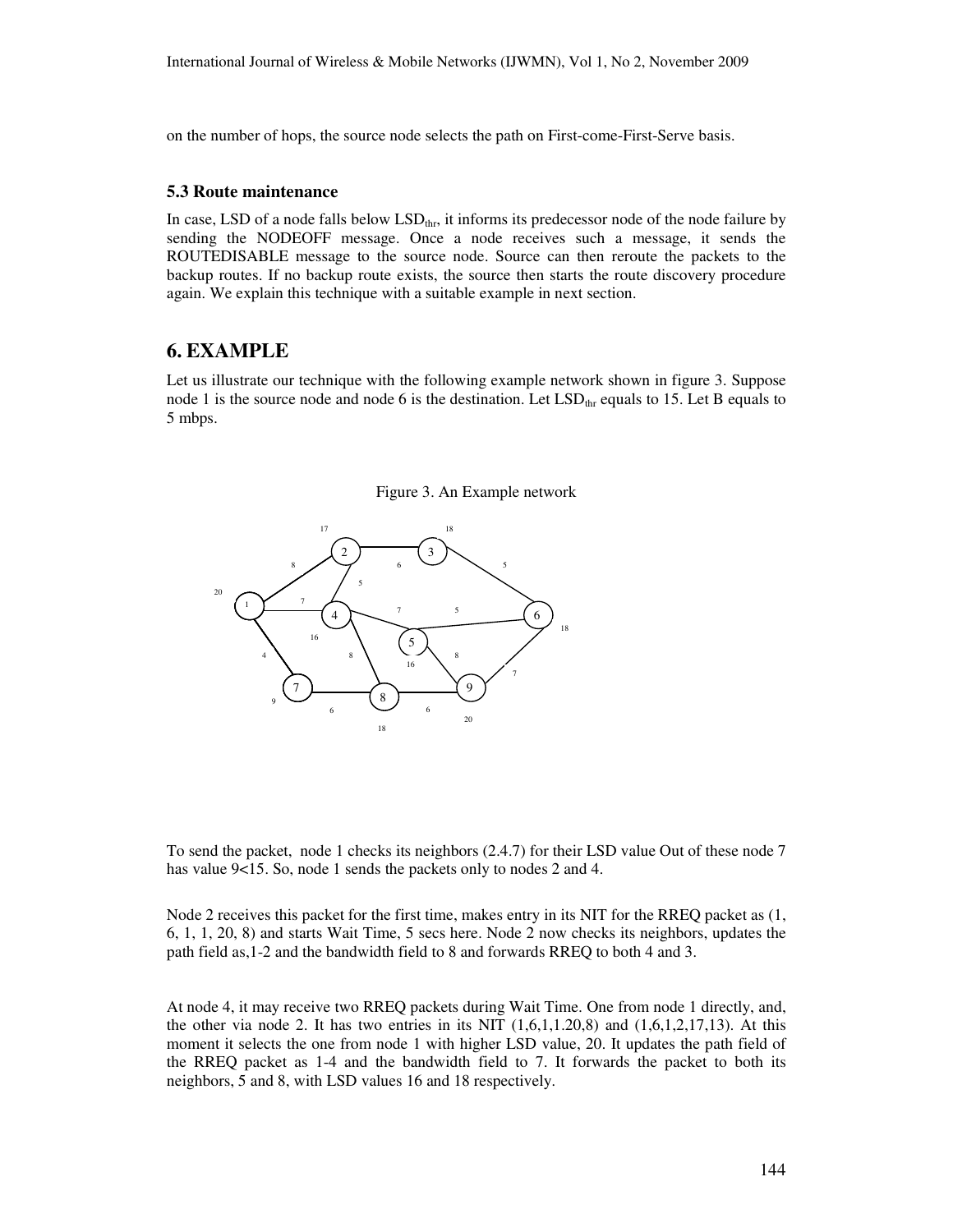Node 3 has only one neighbor, 6 which satisfies the LSD value and hence, it updates RREQ path field as 1-2-3 and the bandwidth field to 14 and forwards the packet to node 6. Node 6 now receives a path from source node 1. It appends its own ID to it. Thus, first path is 1-2-3-6 and bandwidth of this path is 17.

Node 5 after receiving the RREQ packet with path 1-4, checks for its neighbors and forwards RREQ with updated path field to 1-4-5 and bandwidth field to14 to nodes 9 and 6 Node 6 now receives another path,1-4-5.It appends its ID to it, to get the path, 1-4-5-6 with bandwidth 19.

Node 8 after receiving the RREQ packet forwards it to its neighbor, 9, after updating path field to 1-4-8 and bandwidth field to 15 Node 9 can receive two packets in its wait time, one from node 5 and the other from node 8. It updates its NIT as  $(1,6,1,3,16,22)$  and  $(1,6,1,3,18,21)$ . To select from the one, it chooses one from node 8 as its LSD value is higher, 18. It then forwards the request after updating the path field as 1-4-8-9 and bandwidth field to 21. Node 6 again receives another path 1-4-8-9.It appends its ID to this path to get 1-4-8-9-6 with bandwidth 28.

Now node 6 receives two paths 1-4-5-6 and 1-4-8-9-6 with node 4 as common node. It selects the one with higher bandwidth i.e. Path, 1-4-8-9-6 with bandwidth 28

# **7. CONCLUSION**

The above mentioned technique considers the stability of the network from all aspects. The lifetime of the network can be reduced primarily by two causes. First, the node moving out of the radio range can lead to link breakage. Second, the node can be drained of its energy leading to network partitioning. The metric used in the proposed technique measures the stability of the network based on these two factors. The routing decisions at each node leads to the multiple paths, which are node disjoint. Doing this we attempt to prevent over usage of a single path nodes of which may drain out soon. Thus, this technique is .expected to provide highly stable, reliable, robust node disjoint paths. As the paths are node disjoint, energy drain rate of the nodes is expected to be less and hence longer lifetime. Also the paths are selected on the bandwidth constraints; they are the ones with higher capacity. Thus in this technique, as the routes are selected completely satisfying stability and capacity constraints, it fully complies with Quality of Service objectives.

### **8. REFERENCES**

- 1. D. D. Perkins, H. D. Hughes & C. B. Owen, (2002) "Factors Affecting the Performance of Ad Hoc Networks," Proceedings of the IEEE International Conference on Communications (ICC), 2002, pp.2048-2052.
- 2. Imrich Chlamtac, Marco Conti, Jennifer J.-N. Liu, (2003)"Mobile Ad hoc networking imperatives and challenges" *Ad Hoc Networks*, Vol 1, pp.13-64.
- 3. C.E. Perkins & P. Bhagwat (1994)" Highly Dynamic Destination-Sequenced Distance Vector Routing (DSDV) for Mobile Computers", ACM SIGCOMM Conference on Communications Architectures, Protocols and Applications, Vol. 24, pp. 234-244.
- 4. M. Abolhasan, T.A. Wysocki, & E. Dutkiewicz, (2004) "A Review of Routing Protocols for Mobile Ad hoc Networks", *Ad hoc Networks*, Vol. 2, pp. 1-22.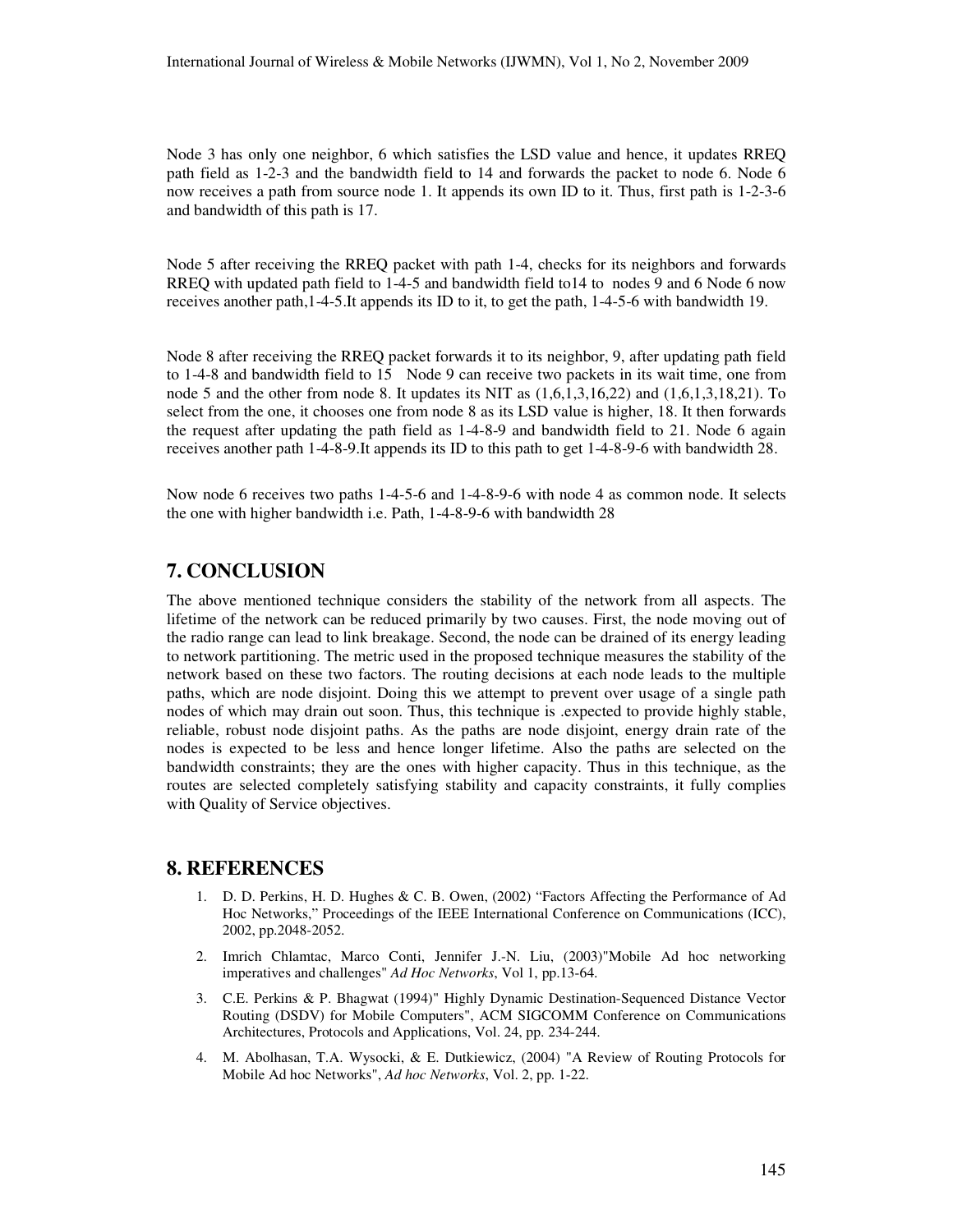- 5. David B. Johnson, David A. Maltz, & Josh Broch, "DSR: The Dynamic Source Routing Protocol for Multi-Hop Wireless Ad Hoc Networks", (2001), *Ad Hoc Networking*, Addison-Wesley , pp. 139-172.
- *6.* C. E. Perkins & E. M. Royer,(2003) "Ad hoc On-Demand Distance Vector Routing (AODV) ", *IETF RFC 3561*
- 7. .Z. Hass & R. Pearlmann, "Zone routing Protocol"(1999),*IETF Internet Draft*
- 8. RFC2386.
- 9. Shigang Chen & Klara Nahrstedt, (1998) ".An Overview of Quality-of-Service Routing for the next Generation High -Speed Networks: Problems and Solutions", *IEEE Network Magazine*, vol12, pp. 64 -79.
- 10. M. K. Marina & S. R. Das, (2001) "On-Demand MultiPath Distance Vector Routing in Ad hoc Networks",Proceedings of the Ninth International Conference on Network Protocols (ICNP},IEEE Computer Society Press, pp. 14-23.
- 11. Jiwon Park, Sangman Moht & Ilyong Chung (2008)," Multipath AODV Routing Protocol in Mobile Ad Hoc Networks with SINR-Based Route Selection", International Symposium on Wireless Communication Systems, IEEE ,pp:682-688.
- 12. Lei Wang, Lianfang Zhang, Yantai Shu & Miao Dong (2000) ," Multipath source routing in wireless ad hoc networks", Proceedings of Canadian Conference on Electrical and Computer Engineering, Vol 1, pp. 479-483.
- 13. S. J. Lee and M. Gerla (2001) "Split Multipath Routing with Maximally Disjoint Paths in Ad hoc Networks",Proceedings of the IEEE International Conference on Communications(ICC), Vol 10, pp. 3201-3205.
- 14. X.Li,(2006), Ph.D thesis on "Multipath Routing and QoS Provisioning in Mobile Ad hoc Networks", Queen Mary University of London.
- 15. Zhengyu W, Xiangjun D & Lin C,(2007), " A Grid-Based Energy Aware Node-Disjoint Multipath Routing Algorithm for MANETs", Proceedings of International Conference on Natural Computation, Vol. 5, pp. 244-248.
- 16. Do-Youn H, Eui-Hyeok K & Jae-Sung L, (2006)," An Energy Aware Source Routing with Disjoint Multipath Selection for Energy- Efficient Multihop Wireless Ad hoc Networks", Proceedings of International Federation for Information Processing, 2006, pp. 41-50.
- 17. M. Bheemalingaiah, M. M. Naidu, D. Sreenivasa Rao & G. Varaprasad (2009)," Energy Aware Node-Disjoint Routing in Mobile Ad Hoc Networks", Journal of Theoretical and Applied Information Technology, pp 416-431.
- 18. Liansheng T, Ling X, King T. K, M. Lei & Zukennan,(2006), "LAMOR: Lifetime-Aware Multipath Optimized Routing Algorithm for Video Transmission over Ad hoc Networks", Proceedings of IEEE Vehicular Technology Conference, Vol. 2, pp. 623-627.
- 19. W.Su,Sung-Ju Lee & M.Gerla (2000)," Mobility Prediction in Wireless Networks".,MILCOM 2000, Vol l, pp.491-495.
- 20. M. K. Marina & S. R. Das,(2001), "On-Demand MultiPath Distance Vector Routing in Ad hoc Networks", In Proceedings of the Ninth International Conference on Network Protocols (ICNP}, IEEE Computer Society Press, pp. 14-23.
- 21. M. Maleki, K. Dantu & M. Pedram, (2002) "Power-aware source routing protocol for mobile ad hoc networks", Proceedings of the IEEE international symposium on low power electronics and design, pp.72-75.
- **22.** D.Kim, Garcia-Luna-Aceves, J.J. Obraczka, K. Cano & J.-C. Manzoni, P.(2003)"Routing mechanisms for Mobile Ad hoc Networks Based on Energy Drain Rate", *Mobile Computing*, Vo12, page(s): 161- 173.